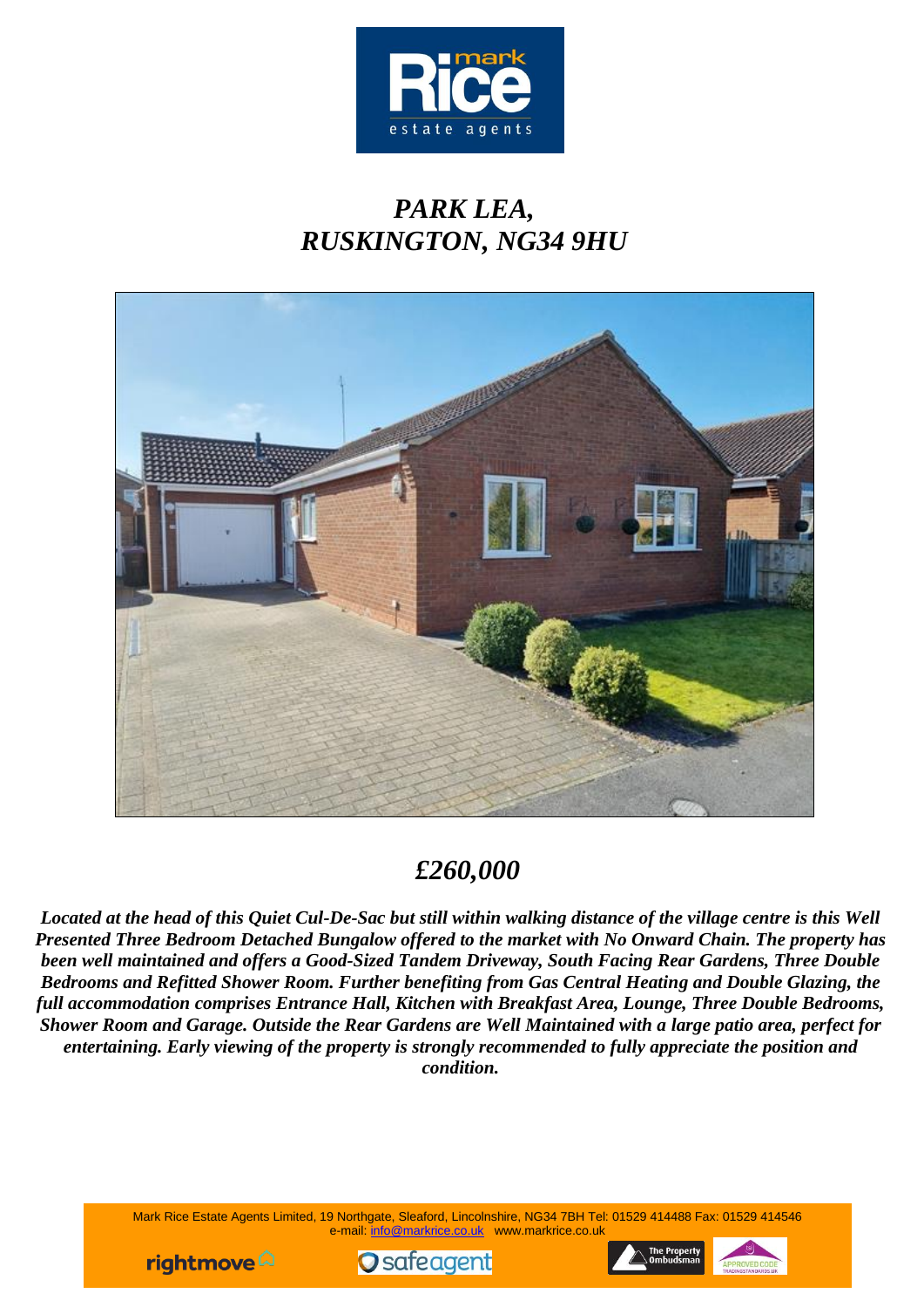## *Location:*

*Ruskington is one of Lincolnshire's larger villages and has a range of shops and amenities to cater for most day-to-day needs including schools, doctor's surgery, chemist, public library and a railway station with services to Sleaford and Lincoln.*

#### *Directions:*

*Travelling from Sleaford towards Ruskington on the A153, after entering the village, continue straight over the mini roundabout into Church Street. Take the next turning on the right into High Street and left into Parkfield Road. Follow the road and take the second turning on the right into Park Lea and the property is located at the head of the Cul-De-Sac.*

*Part glazed double glazed door provides access to the Entrance Hall having coved ceiling, radiator and loft access which is partially boarded.*

*\_\_\_\_\_\_\_\_\_\_\_\_\_\_\_\_\_\_\_\_\_\_\_\_\_\_\_\_\_\_\_\_\_\_\_\_\_\_\_\_\_\_\_\_\_*

## *Kitchen: 2.95m (9'8") x 4.37m (14'4")*

*Having a range of matching wall and base units with work top over, 1 1/2 ceramic inset drainer sink with monobloc tap, double eye level electric oven, inset gas hob with stainless steel cooker hood over, space and plumbing for dishwasher, space for under counter fridge and freezer, tiled splashbacks, coved ceiling, rear entrance door and radiator.*

## *Lounge: 3.20m (10'6") x 5.33m (17'6")*

*Having electric fire with surround, coved ceiling, radiator and patio door to rear garden.*

*Bedroom 2/Dining Room: 3.20m (10'6") x 3.07m (10'1") Having coved ceiling and radiator.*

*Bedroom 1: 3.20m (10'6") x 3.45m (11'4") Having coved ceiling and radiator.*

# *Bedroom 3: 2.95m (9'8") x 3.58m (11'9") max*

*Having fitted wardrobe with sliding mirror doors, coved ceiling and radiator.*

#### *Shower Room:*

*Having low level w.c and adjoining vanity hand washbasin with monobloc tap, walk-in double shower cubicle with mains fed shower and entrance start/stop button, coved ceiling, extractor fan ad radiator.*

#### *Outside:*

*A block paved tandem drive provides off road parking for approximately two vehicles and approaches the Single Garage 2.67m (8'9") x 5.79m (19'0") having up and over door, wall mounted combination central heating boiler, light, power points, utility area with space and plumbing for washing machine and space for tumble dryer. The remainder of the front is laid mainly to lawn with decorative low maintenance shrubs and patio path to the side. The well-manicured rear gardens are South Facing with extensive patio areas, lawn, borders with a variety of shrubs and hedges and pergola. The gardens are fully enclosed by timber fencing and a cold-water tap is fitted.*



 *Kitchen*



 *Lounge*



 *Bedroom 2/Dining Room*



 *Bedroom 1*



 *Bedroom 3*